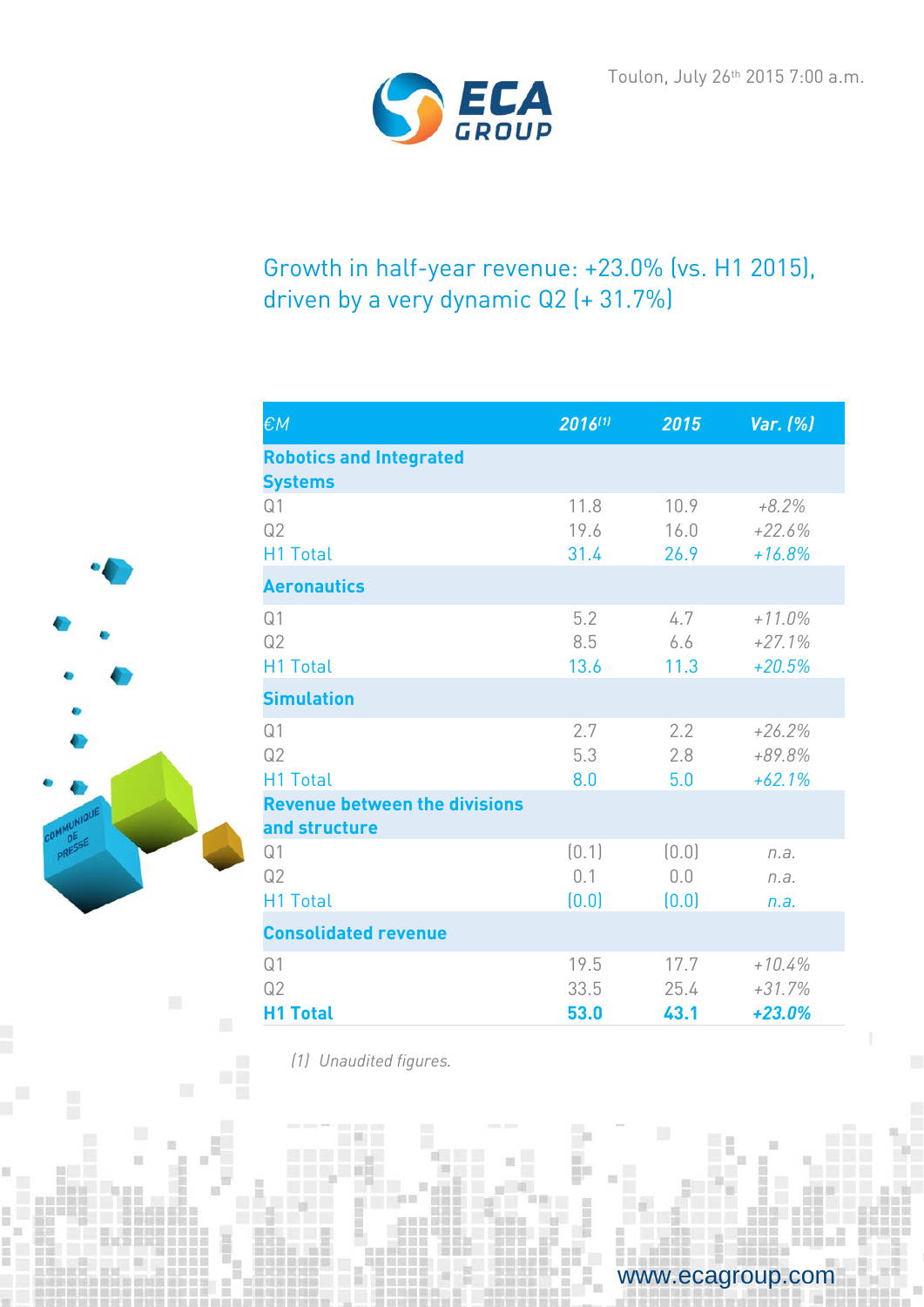

After a strong Q1 (+10.4% vs. Q1 2015), the revenue of the [ECA Group](http://www.ecagroup.com/) showed very strong growth in Q2, with an increase of +31.7% (vs. Q2 2015). Over the whole of the first half, revenue stood at €53.0 million: +23.0% compared to the first half of 2015.

Trade momentum for the Group's divisions, noted at the time of the publication of 1st quarter revenue *(see [April 26, 2016 press release\)](http://www.ecagroup.com/en/financial/revenue-growth-q1-across-all-divisions)* and particularly *[Simulation](http://www.ecagroup.com/en/training-simulation)* and *[Aerospace,](http://www.ecagroup.com/en/aerospace)* was confirmed in the 2nd quarter, posting growth of +89.8% for *Simulation* (vs. Q2 2015) and +27.1% for *Aerospace* (vs. Q2 2015).

These significant increases are due to the delivery of one or more parts of some major orders from 2014 and 2015 (in particular the sale of high quality 6-axis land-based defense vehicles).

The *Robotics and Integrated Systems* division for its part has seen a substantial rise in growth between Q1 and Q2 (+8.2% in Q1 2016 vs. +22.6% in Q2 2016).

## **Outlook**

Benefiting from strong prospects in all its divisions, the ECA Group expects organic growth in revenue over the financial year, even though growth is expected to be lower than in H2.

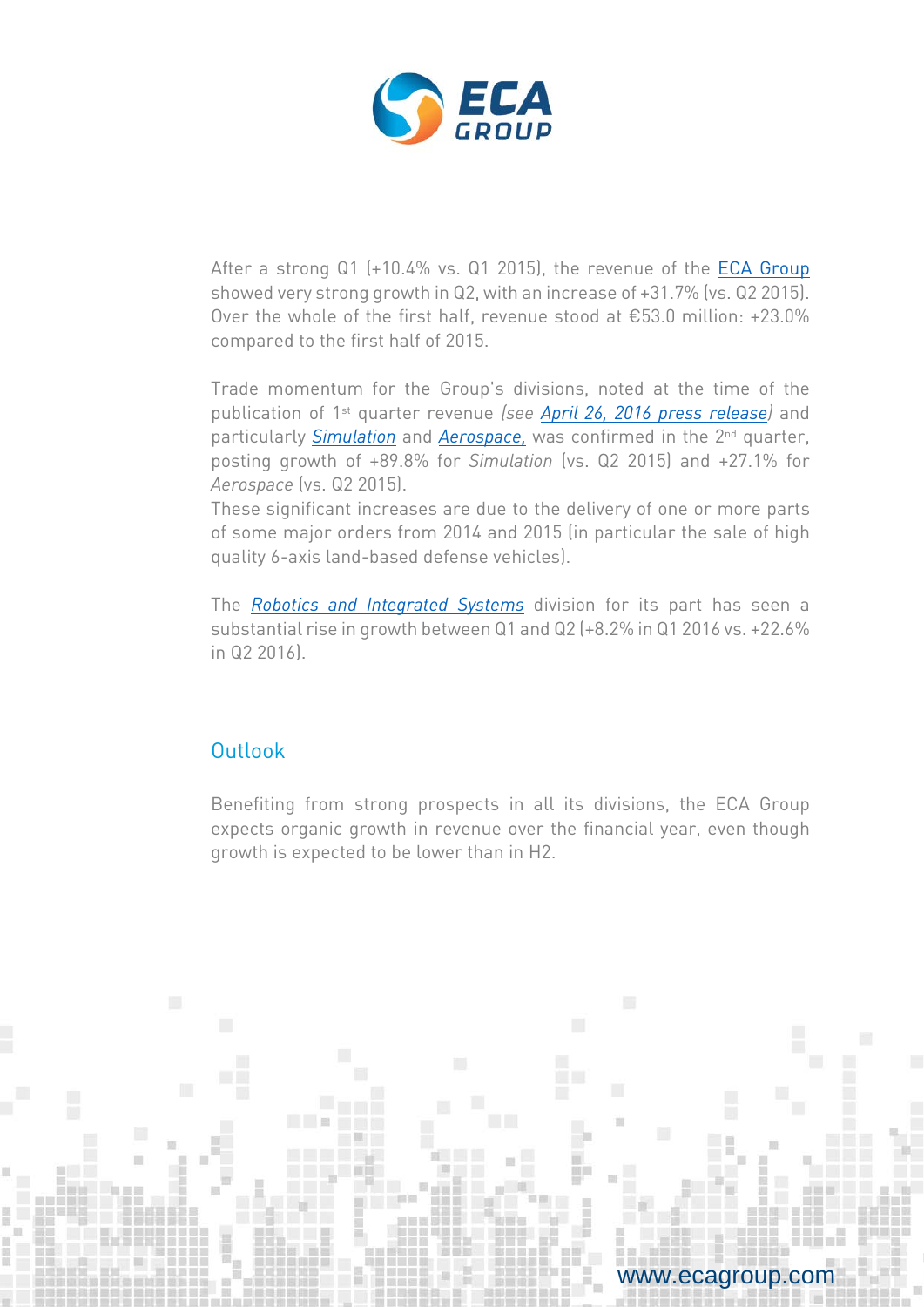

In particular, the *Robotics and Integrated Systems* division has begun marketing the [UAV IT180-999](http://www.ecagroup.com/en/solutions/uav-it180-999-unmanned-aerial-vehicle) (captive version of the IT180 drone). The Group is planning on ramping up sales of its aerial drones for [civilian applications,](http://www.ecagroup.com/en/solutions/mini-uav-civil-protection) i.e. [monitoring](http://www.ecagroup.com/en/solutions/mini-uav-surveillance)  [sensitive sites,](http://www.ecagroup.com/en/solutions/mini-uav-surveillance) monitoring fires, and looking for missing persons, as well as [land geophysics.](http://www.ecagroup.com/en/solutions/geophysics-mini-uav)

A new success has just been achieved with the sale by the Group to Eurotunnel during the 2<sup>nd</sup> quarter of an aerial-drone-based security system, as the newest addition to the network of 500 cameras and 300 security agents deployed on the trans-Channel site.

In 2016 the Group also began marketing its first drone-based integrated maritime solutions and has just announced a contract totaling €10 million for the delivery of three underwater remote-controlled anti-mine drones. Thus, the Group will supply three [INSPECTOR Mk2 USV](http://www.ecagroup.com/en/solutions/unmanned-surface-vehicle-inspector-mk2) - Unmanned Surface Vehicles, which will be equipped with the very latest underwater robotics systems designed by the ECA Group in 2015 (*see July 12, [2016 press release\)](http://www.ecagroup.com/en/financial/first-sale-towsca-seascan-within-contract-three-mine-countermeasures-unmanned-systems)*.

The *[Aerospace](http://www.ecagroup.com/en/aerospace)* division should for its part continue the same trend as in the first half of 2016 thanks to the ongoing delivery of the order of over €10 million for Airbus.

In parallel, the creation of ECA AEROSPACE during the first half of the year, consisting of the companies ECA SINTERS and ECA CNAI, should provide the ECA Group with the structure it needs for its development projects in the aeronautical sector. ECA AEROSPACE will in particular be responsible for international business development, but also solutions that combine assembly and testing, two strong objectives for the Group's *Aerospace* division for the coming years.

Finally, the *[Simulation](http://www.ecagroup.com/en/training-simulation)* division should see a dynamic year in terms of sales. In effect, after presenting a functional version of the driver training simulator for light military vehicles to the public at the [Eurosatory](http://www.ecagroup.com/en/eurosatory-2016) trade fair in June, the group expects to see the commercial effects of this world-renowned trade fair from the second half of the year.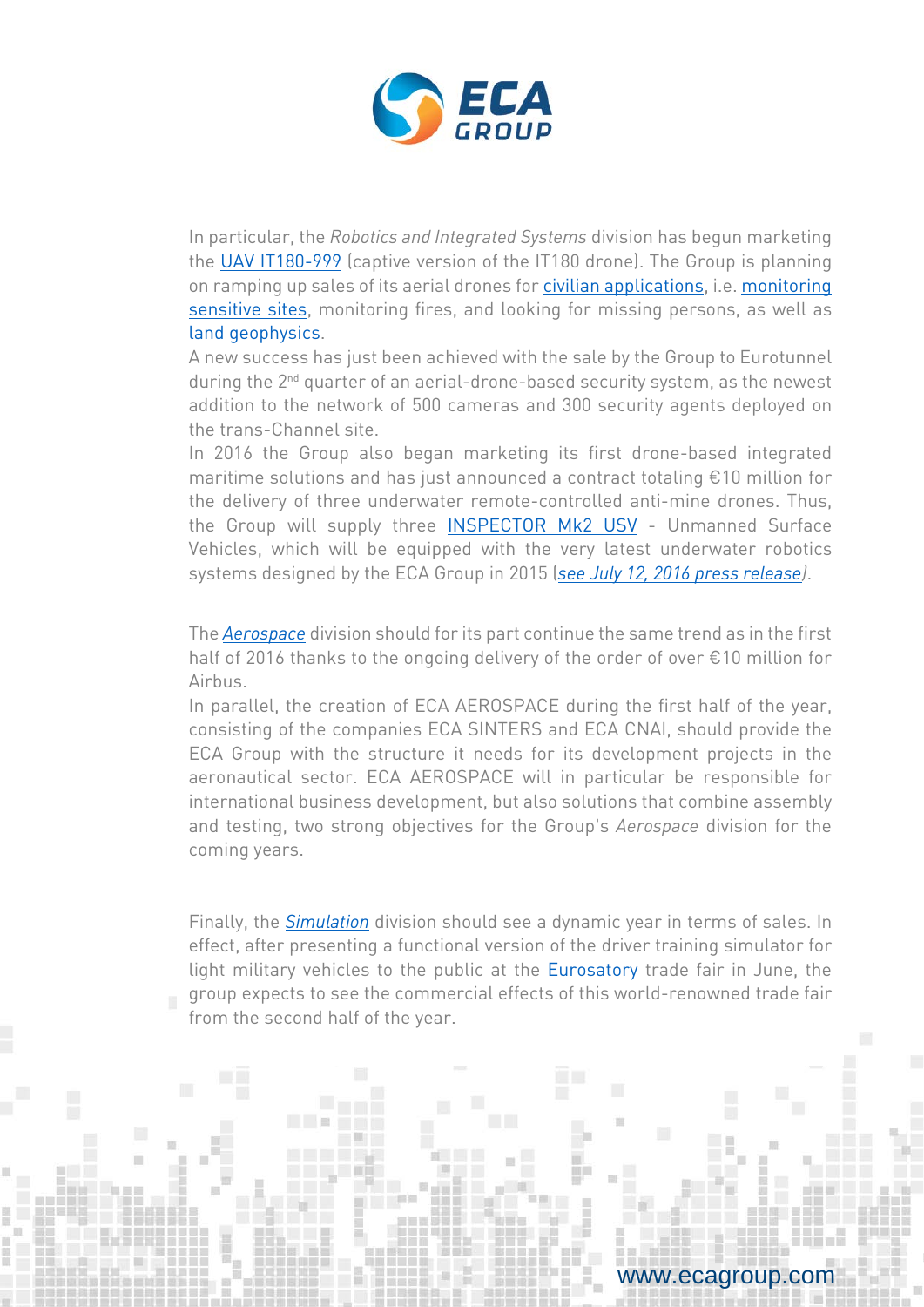

This year, the seasonal effect seen in previous financial years will be less pronounced. The Group's activity in the second half will nonetheless be greater than in the first half.

Without being able to say for certain what level will be achieved, the Group expects to exceed its revenue target of €110 million for 2016.

> Next report Half-year results released on September 9, 2016

# **Follow our latest news at:**